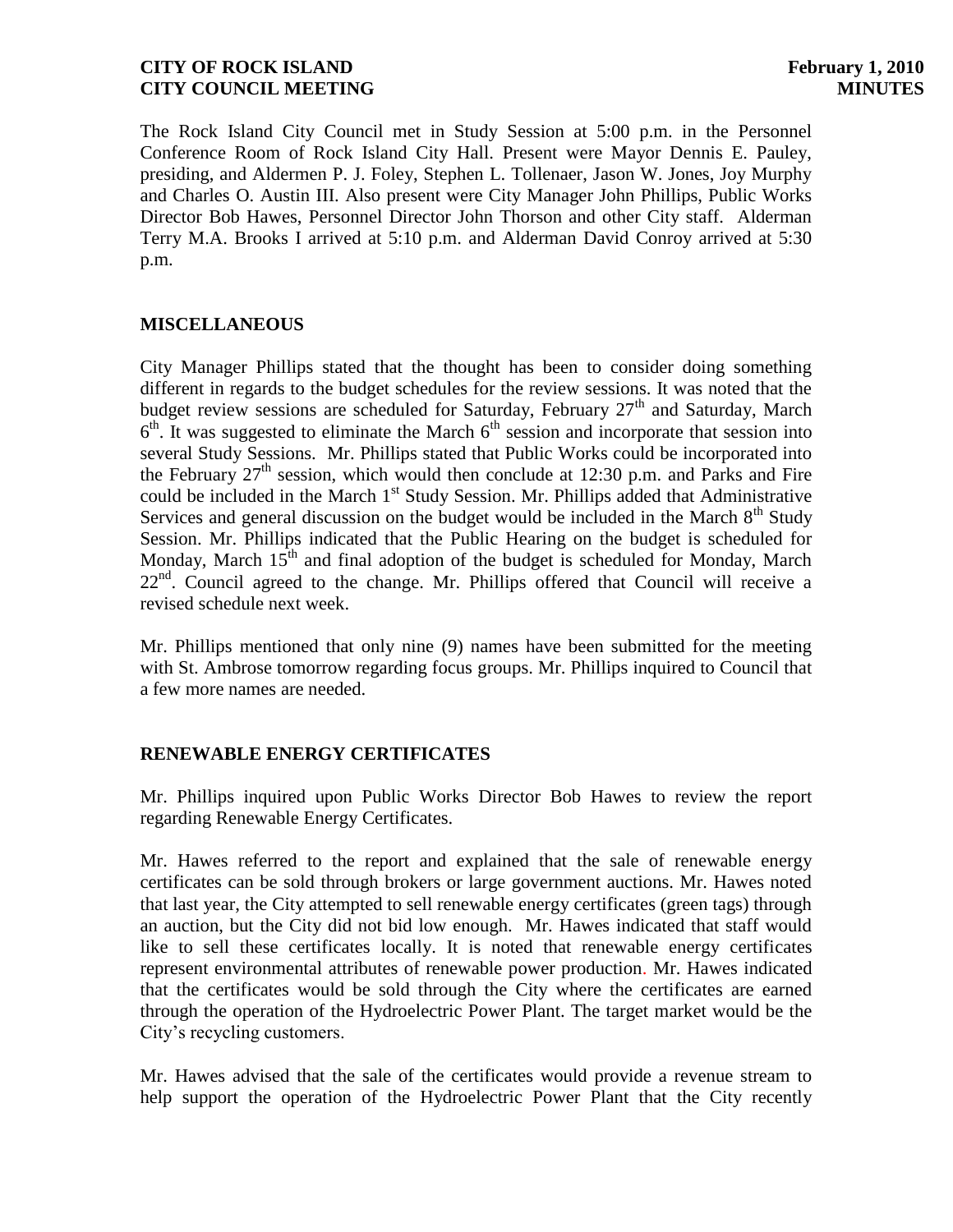purchased. The renewable energy certificates would be issued in the City's name and then they would be put into a clearinghouse that the City belongs to. When someone would like to purchase a certificate, each certificate would be given a distinctive number and that renewable energy certificate would be retired in that person's or businesses' name and would go into the City's retirement account; it cannot be taken out of the account. Mr. Hawes stated that the whole system is set up specifically to prevent those retired certificates from being resold. Mr. Hawes added that an owner of a renewable energy certificate is entitled to claim that they have purchased renewable energy.

Mr. Hawes explained that the program would include two (2) options for local individuals and organizations that would like to purchase renewable energy certificates. The first option would be through a subscription program in which customers could purchase the renewable energy certificates through monthly or quarterly contributions on their normal City utility bill. In effect, the certificates would be transferred to them once a year. It was noted that this is a voluntary subscription program. Mr. Hawes acknowledged that the subscription program would have to be monitored through an internal accounting system to make sure that the City is not over subscribing as to the maximum amount of certificates that could be sold.

The second option includes immediate sales in which customers that are not interested in the subscription program could purchase these certificates directly and then receive the certificates of purchase almost immediately.

Mr. Hawes stated that the advantages of selling green tags locally include the possibility of the certificates being worth a little more and it would be a positive benefit to residents and businesses that are interested in being green and having green power.

Mr. Hawes stated that if there is a consensus among Council, marketing efforts would begin.

Council discussed this issue and agreed for staff to proceed.

# **EXECUTIVE SESSION**

A motion was made by Alderman Austin and seconded by Alderman Jones to recess to Executive Session on matters of Personnel and Litigation. The motion carried on a roll call vote. Those voting Aye being, Alderman Brooks, Alderman Foley, Tollenaer, Alderman Jones, Alderwoman Murphy and Alderman Austin; those voting No, none. The meeting was recessed at 5:20 p.m.

Mayor Pauley reconvened the regular meeting at 6:29 p.m.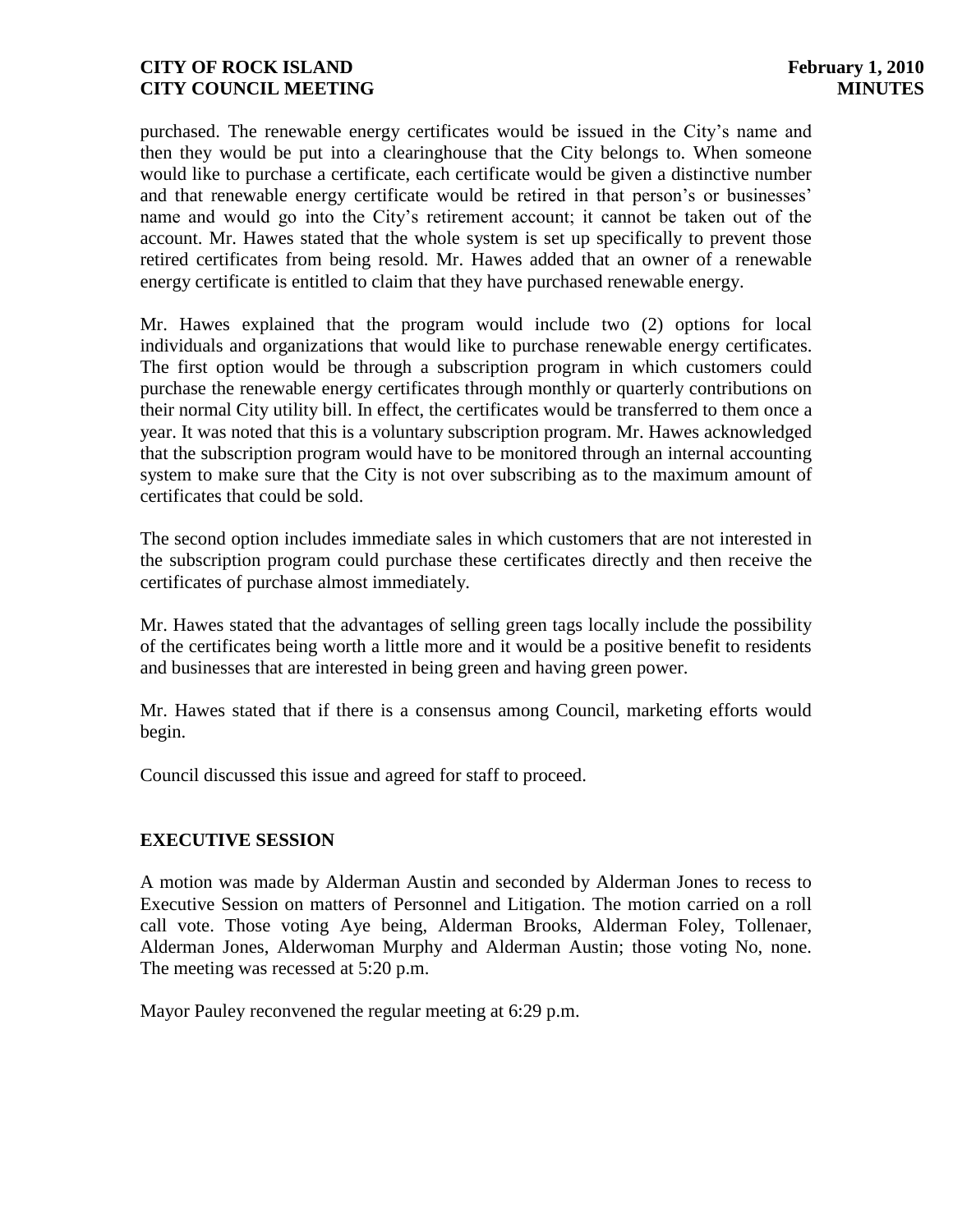# **ADJOURNMENT**

A motion made by Alderman Jones and seconded by Alderman Austin to adjourn the meeting carried on a roll call vote. Those voting Aye being Alderman Brooks, Alderman Conroy, Alderman Foley, Alderman Tollenaer, Alderman Jones, Alderwoman Murphy and Alderman Austin; those voting No, none. The meeting was adjourned at 6:30 p. m.

\_\_\_\_\_\_\_\_\_\_\_\_\_\_\_\_\_\_\_\_\_\_\_\_\_\_\_ Aleisha L. Patchin, City Clerk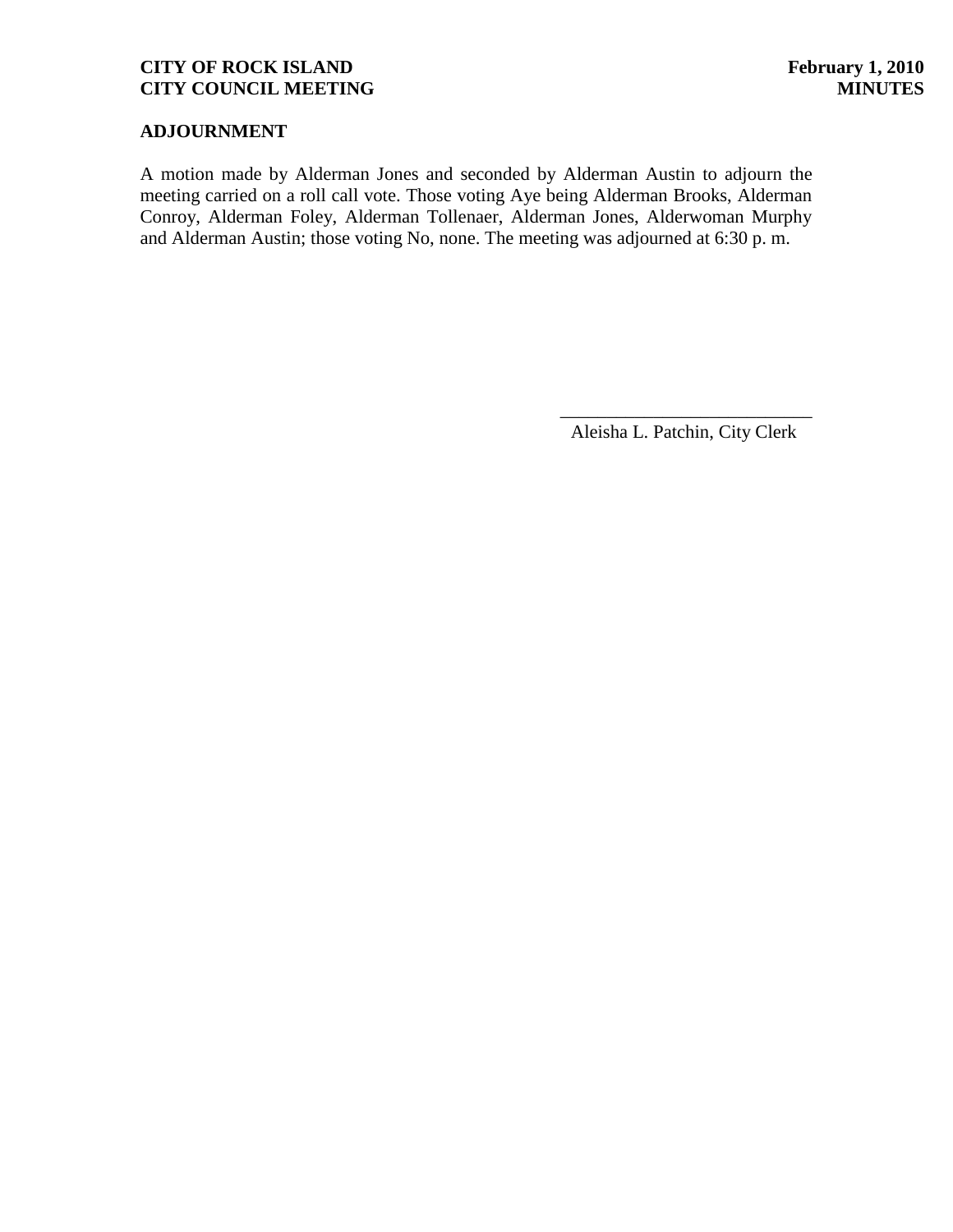Rock Island City Council met in regular session at 6:45 p.m. in the Council Chambers of Rock Island City Hall. Present were Mayor Dennis E. Pauley, presiding, and Aldermen Terry M.A. Brooks I, David Conroy, P.J. Foley, Stephen L. Tollenaer, Jason W. Jones, Joy Murphy and Charles O. Austin III. City Manager John Phillips was also present.

#### **Introductory Proceedings**

Mayor Pauley called the meeting to order and led in the Pledge of Allegiance to the Flag of the United States of America. Alderman Jones gave the Invocation.

#### Agenda Item #5  **Minutes of the Meeting of January 18, 2010.**

A motion was made by Alderman Austin and seconded by Alderman Jones to approve the Minutes of the Meeting of January 18, 2010 as printed. The motion carried by the following Aye and No vote; those voting Aye being Alderman Brooks, Alderman Conroy, Alderman Foley, Alderman Tollenaer, Alderman Jones, Alderwoman Murphy and Alderman Austin; those voting No, none.

# Agenda Item #6 **Update Rock Island by Mayor Pauley.**

Mayor Pauley stated that last Friday in Chicago, Park Board member Ann Austin received the Illinois Association of Park Districts Commissioner of the Year award. Mayor Pauley offered that next Monday night a formal presentation will be held at the Council meeting to honor Ms. Austin.

Mayor Pauley thanked Representative Pat Verschoore for working to secure a \$400,000.00 grant for the Douglas Park redevelopment project. Mayor Pauley indicated that the grant comes from the Illinois Department of Natural Resources. It was noted that the park will include three (3) new sports fields, expanded parking lot, new playground equipment, security fencing, lighting, bleachers and a walking path. Mayor Pauley acknowledged that the history of Douglas Park goes back to the 1860's. Mayor Pauley thanked Parks and Recreation Director Bill Nelson and his staff for putting together the request.

Mayor Pauley indicated that free income tax filing assistance will be available at the Martin Luther King Community Center, made possible through the Volunteer Income Tax Assistance (VITA) and AARP programs. It was noted that the service is available to tax payers with annual household incomes of up to \$48,000.00. The service began January  $25<sup>th</sup>$ , 2009 at the Martin Luther King Center. The Mayor stated that the service is available from January  $25<sup>th</sup>$  to February  $11<sup>th</sup>$ , Monday through Thursday from 5:30 p.m. to 8:00 p.m. and Saturday from 10:00 a.m. to 1:00 p.m., and from February  $13<sup>th</sup>$  to April  $13<sup>th</sup>$ , Monday and Tuesday from 5:30 p.m. to 8:00 p.m. and Saturday from 10:00 a.m. to 1:00 p.m.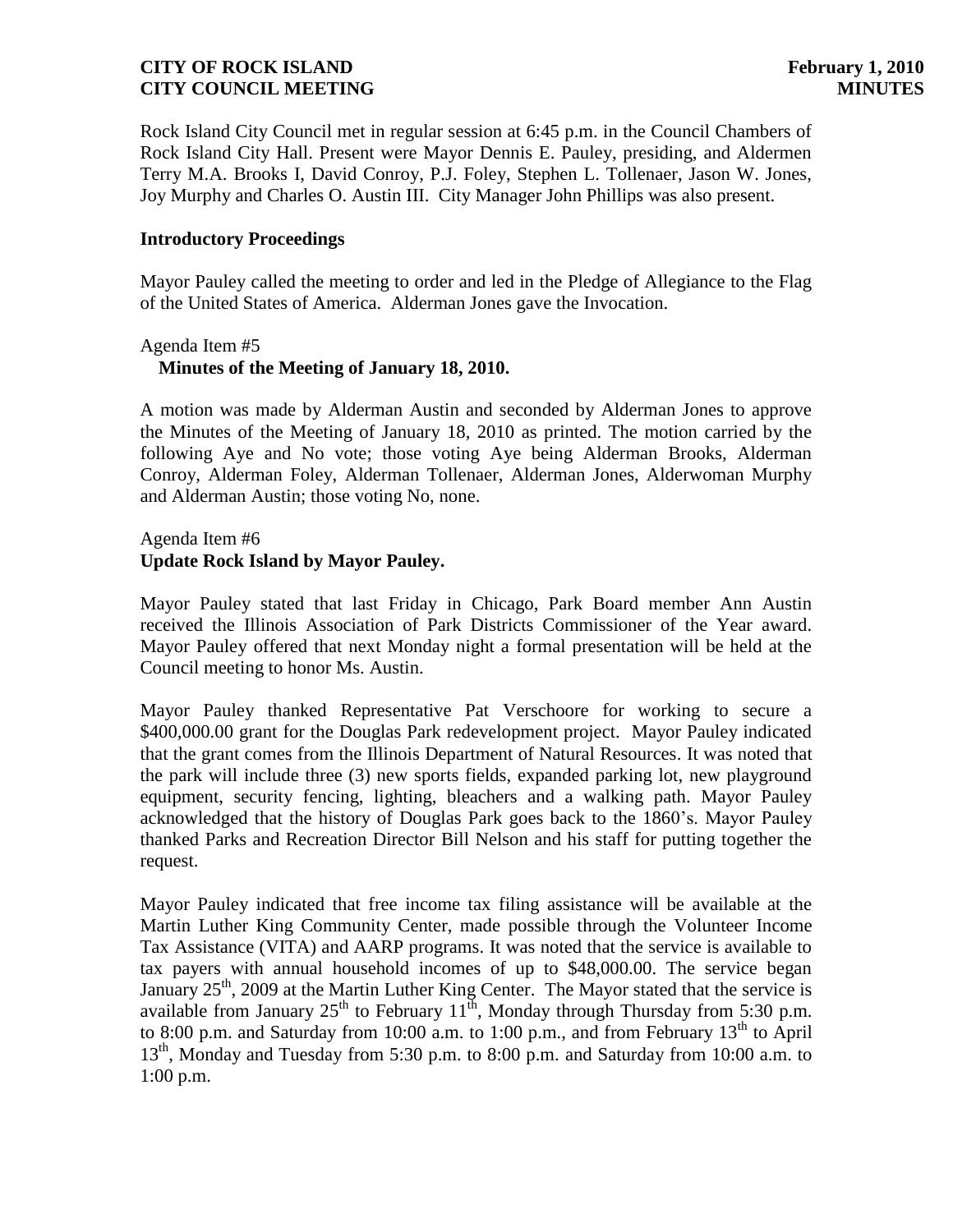Mayor Pauley indicated that the City of Rock Island is recruiting for the position of Police Chief. It was noted that City Manager John Phillips is conducting a national search to fill the position, and he is seeking advice from the community regarding the most important characteristics that the City should consider for the next Chief. The Mayor stated that Mr. Phillips is asking the citizens of Rock Island to complete an online survey to provide their opinions. The survey is available at [www.rigov.org.](http://www.rigov.org/)

# Agenda Item #7 **Proclamation declaring the month of February as Black History Month.**

Mayor Pauley read the Proclamation declaring the month of February as Black History Month.

Ms. Annabell Luth and Ms. Doris Davis accepted the Proclamation.

Ms. Luth thanked the Mayor and Council for the Proclamation. Ms. Luth stated that she appreciated the Proclamation because it reinstates the value of the Black community, and it shows that Blacks made a difference in the past.

Ms. Davis thanked the Mayor and Council for the Proclamation and also for recognizing that they are trying to make a difference.

Ms. Luth stated that a fundraising project for Black History Month will be held on February  $27<sup>th</sup>$  at Thurgood Marshall School from 10:00 a.m. to 5:00 p.m. Ms. Luth explained that at that time, Thurgood Marshall School will be recognized for allowing children at risk to gain further education to be more qualified citizens. Ms. Luth invited the Mayor and Council to attend this event.

# Agenda Item #8

# **A Special Ordinance regulating parking at 4515 6th Avenue.**

It was moved by Alderwoman Murphy, seconded by Alderman Conroy to consider, suspend the rules and pass the Ordinance. The motion carried by the following Aye and No vote: those voting Aye being Alderman Brooks, Alderman Conroy, Alderman Foley, Alderman Tollenaer, Alderman Jones, Alderwoman Murphy and Alderman Austin; those voting No, none.

#### Agenda Item #9

### **A Special Ordinance amending a Special Ordinance by eliminating a handicapped parking space at 4529 14th Avenue.**

It was moved by Alderwoman Murphy, seconded by Alderman Conroy to consider, suspend the rules and pass the Ordinance. The motion carried by the following Aye and No vote: those voting Aye being Alderman Brooks, Alderman Conroy, Alderman Foley, Alderman Tollenaer, Alderman Jones, Alderwoman Murphy and Alderman Austin; those voting No, none.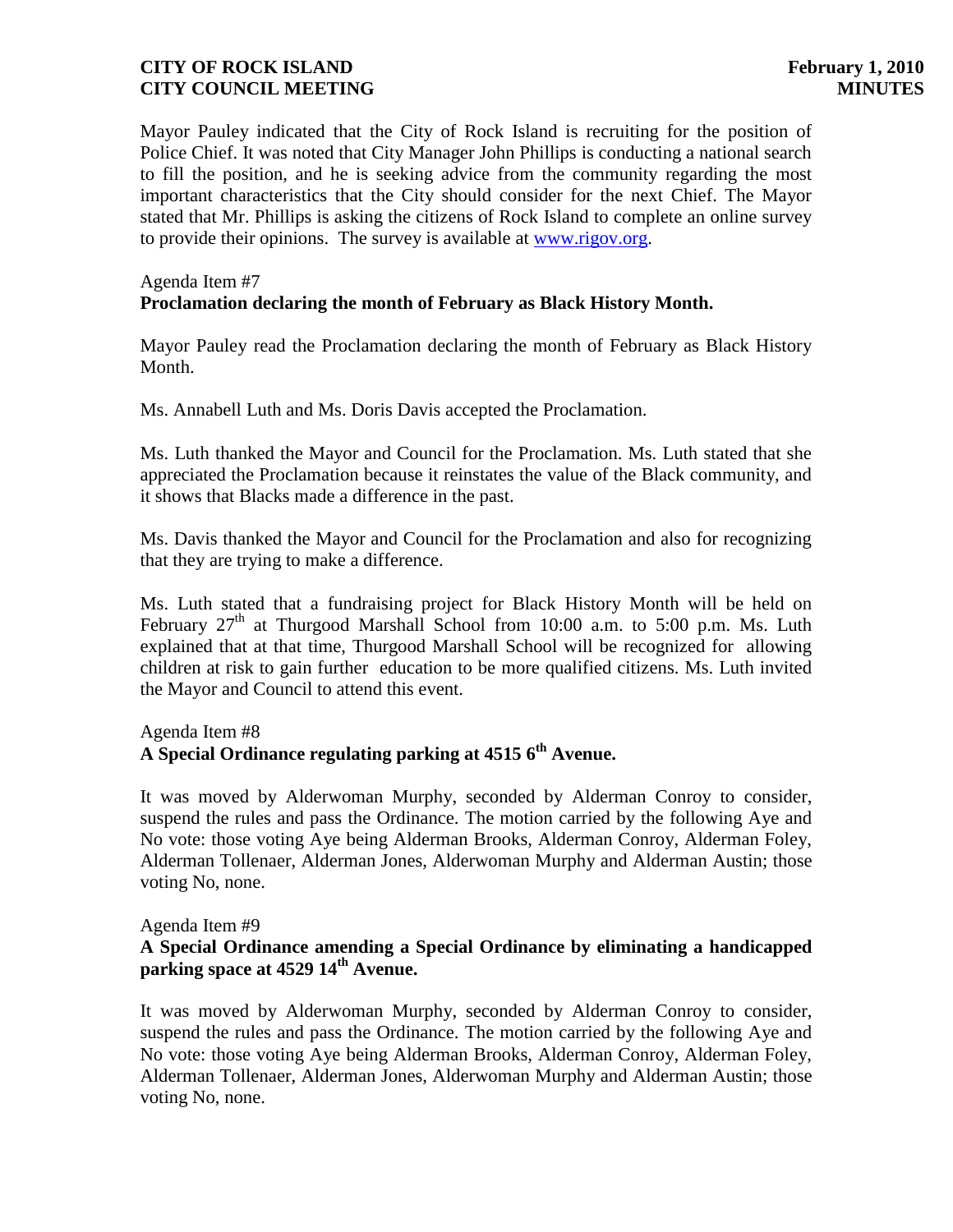Agenda Item #10 **CLAIMS**

It was moved by Alderman Austin, seconded by Alderman Jones to accept the following reports and authorize payment as recommended. The motion carried by the following Aye and No vote: those voting Aye being Alderman Brooks, Alderman Conroy, Alderman Foley, Alderman Tollenaer, Alderman Jones, Alderwoman Murphy and Alderman Austin; those voting No, none.

- a. Report from the Administrative Services Department regarding payment #2 in the amount of \$4,890.00 to the City of Davenport for implementation of the Department of Justice, office of Community Oriented Policing Services-Interoperable Communications Technology Program Grant. (020)
- b. Report from the Administrative Services Department regarding payment in the amount of \$8,982.64 to DLT Solutions, Inc. for the AutoDesk annual subscription maintenance. (021)
- c. Report from the Administrative Services Department regarding payment in the amount of \$5,137.00 to Konecky, Koenig, Kutsunis and Weng for legal services rendered for January 2010.
- d. Report from the Public Works Department regarding payment in the amount of \$3,858.95 to Langman Construction for services provided for the 2009 Water Service Repair Program project at  $3721 \, 11^{\text{th}}$  Street. (023)
- e. Report from the Public Works Department regarding payment #3 in the amount of \$2,180.00 to Centennial Contractors of the Quad Cities, Inc. for services provided for the 2009 50/50 Sidewalk and Curb Program project. (024)
- f. Report from the Public Works Department regarding payment #8 in the amount of \$327,966.47 to Williams/Valley Construction Management for services provided for the Schwiebert Riverfront Park Bid Release 2 project. (025)
- g. Report from the Public Works Department regarding payment #2 and final in the amount of \$46,103.69 to General Asphalt for services provided for the 2009 Asphalt Street Milling and Patching Program project. (026)
- h. Report from the Public Works Department regarding payment in the amount of \$627,289.04 to the Treasurer of the State of Illinois for the City's share of the  $85<sup>th</sup>$  Avenue Reconstruction project. (027)

#### Agenda Item #11

**Claims for the weeks of January 8 through January 28 in the amount of \$721,811.97.**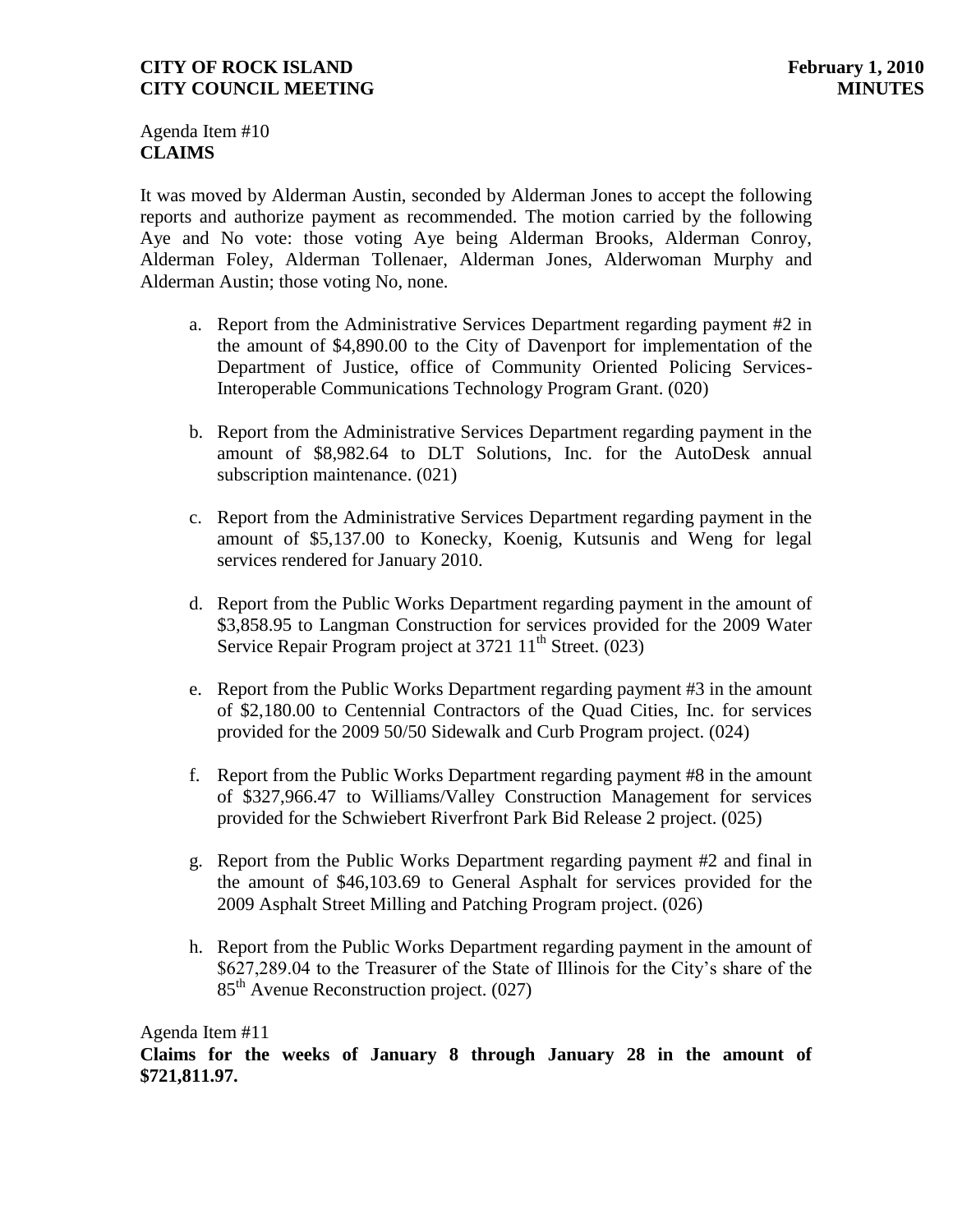Alderman Conroy moved and Alderman Tollenaer seconded to allow the claims. The motion carried by the following Aye and No vote: those voting Aye being Alderman Brooks, Alderman Conroy, Alderman Foley, Alderman Tollenaer, Alderman Jones, Alderwoman Murphy and Alderman Austin; those voting No, none.

#### Agenda Item #12 **Payroll for the weeks of January 11 through January 24 in the amount of \$1,196,577.57.**

Alderman Jones moved and Alderman Foley seconded to allow the payroll. The motion carried by the following Aye and No vote: those voting Aye being Alderman Brooks, Alderman Conroy, Alderman Foley, Alderman Tollenaer, Alderman Jones, Alderwoman Murphy and Alderman Austin; those voting No, none.

#### Agenda Item #13

### **Report from the Administrative Services Department regarding the purchase of an Automated Vehicle Locator System from CompassCom Software in the amount of \$56,788.00.**

It was moved by Alderwoman Murphy, seconded by Alderman Jones to approve the purchase as recommended and authorize payment. The motion carried by the following Aye and No vote: those voting Aye being Alderman Brooks, Alderman Conroy, Alderman Foley, Alderman Tollenaer, Alderman Jones, Alderwoman Murphy and Alderman Austin; those voting No, none.

#### Agenda Item #14

#### **Report from the Administrative Services Department regarding the purchase of Symantec Enterprise Antivirus software security renewals from CDW-G in the amount of \$4,505.00.**

Alderman Foley moved and Alderwoman Murphy seconded to approve the purchase as recommended and authorize payment. The motion carried by the following Aye and No vote: those voting Aye being Alderman Brooks, Alderman Conroy, Alderman Foley, Alderman Tollenaer, Alderman Jones, Alderwoman Murphy and Alderman Austin; those voting No, none.

#### Agenda Item #15 **Report from the Fire Department regarding the purchase of four (4) Kochek piston intake valves from Municipal Emergency Services, Inc. in the amount of \$3,220.00.**

It was moved by Alderman Austin, seconded by Alderwoman Murphy to approve the purchase as recommended. The motion carried by the following Aye and No vote: those voting Aye being Alderman Brooks, Alderman Conroy, Alderman Foley, Alderman Tollenaer, Alderman Jones, Alderwoman Murphy and Alderman Austin; those voting No, none.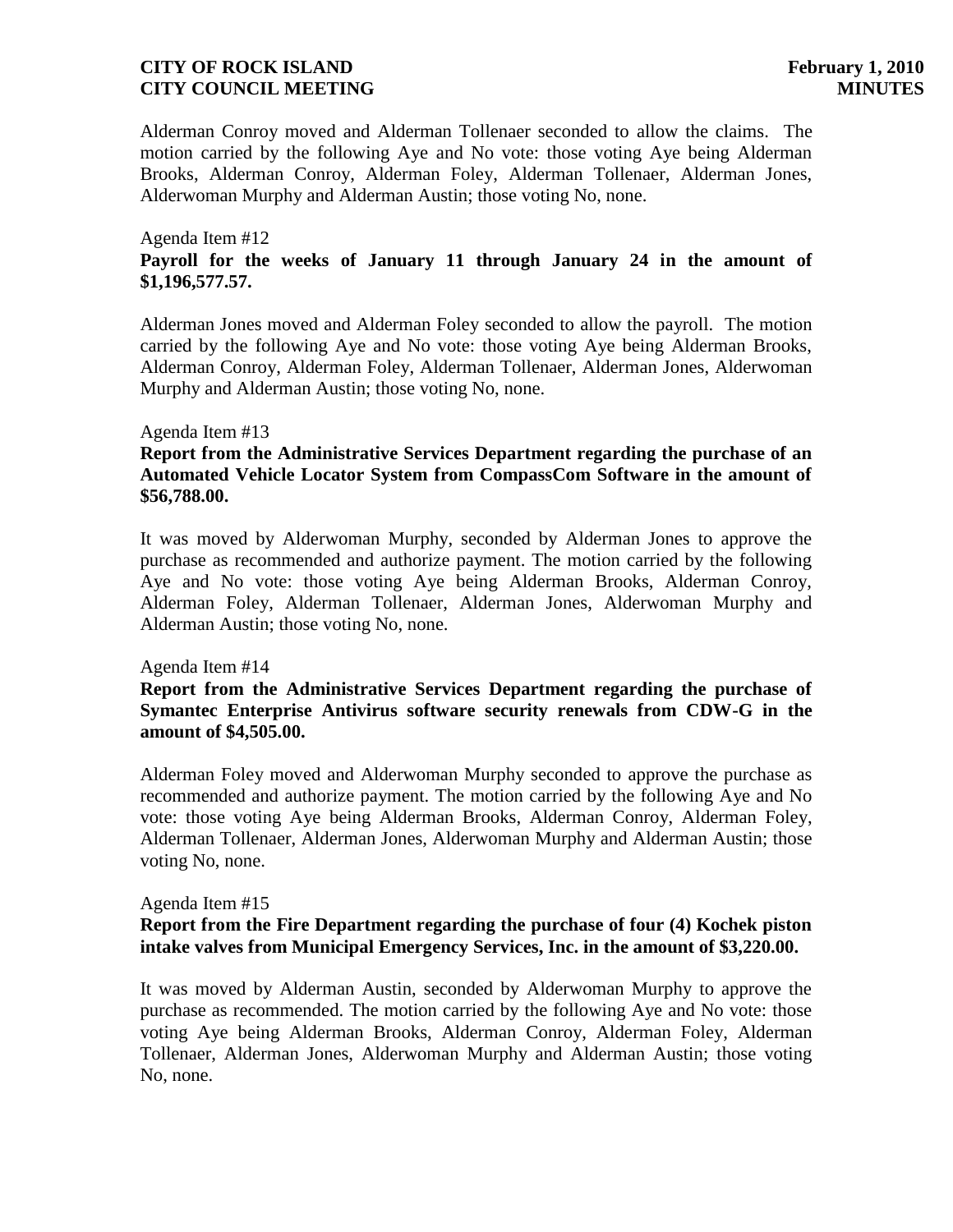#### Agenda Item #16

# **Report from the Public Works Department regarding the purchase of a hydraulic pump from R-Now Refuse and Recycling, Inc. in the amount of \$2,620.60.**

Alderwoman Murphy moved and Alderman Jones seconded to approve the purchase as recommended. The motion carried by the following Aye and No vote: those voting Aye being Alderman Brooks, Alderman Conroy, Alderman Foley, Alderman Tollenaer, Alderman Jones, Alderwoman Murphy and Alderman Austin; those voting No, none.

#### Agenda Item #17

### **Report from the Public Works Department regarding the purchase of one (1) remanufactured differential assembly from Sadler Power Train, Inc. in the amount of \$2,600.00**.

It was moved by Alderman Austin, seconded by Alderwoman Murphy to approve the purchase as recommended. The motion carried by the following Aye and No vote: those voting Aye being Alderman Brooks, Alderman Conroy, Alderman Foley, Alderman Tollenaer, Alderman Jones, Alderwoman Murphy and Alderman Austin; those voting No, none.

#### Agenda Item #18

**Report from the Public Works Department regarding bids for 30th Street resurfacing of 31st Avenue to Blackhawk Road, recommending the bid be awarded to Langman Construction, Inc. in the amount of \$1,159,408.65.**

Alderman Conroy moved and Alderman Tollenaer seconded to award the bid as recommended and authorize the City Manager to execute the contract documents.

Discussion followed.

Mayor Pauley inquired upon City Manager Phillips to comment on Agenda Item #18 and #20.

City Manager Phillips stated that the City has been progressively pursuing funding through the Federal Stimulus Program, Federal Appropriations, State Capital Bill and any other source that can be found to accomplish the priorities of the City of Rock Island.

Mr. Phillips indicated that the  $30<sup>th</sup>$  Street project will be receiving \$877,027.00 in the Federal American Recovery Reinvestment Act or the Stimulus Program that was passed in February of 2009. Mr. Phillips added that Agenda Item #20 will allow for the resurfacing of Turkey Hollow Road. It was noted that the City received another \$877,000.00 for that project. Mr. Phillips added that the City's share is \$325,000.00.

After discussion, the motion carried by the following Aye and No vote: those voting Aye being Alderman Brooks, Alderman Conroy, Alderman Foley, Alderman Tollenaer, Alderman Jones, Alderwoman Murphy and Alderman Austin; those voting No, none.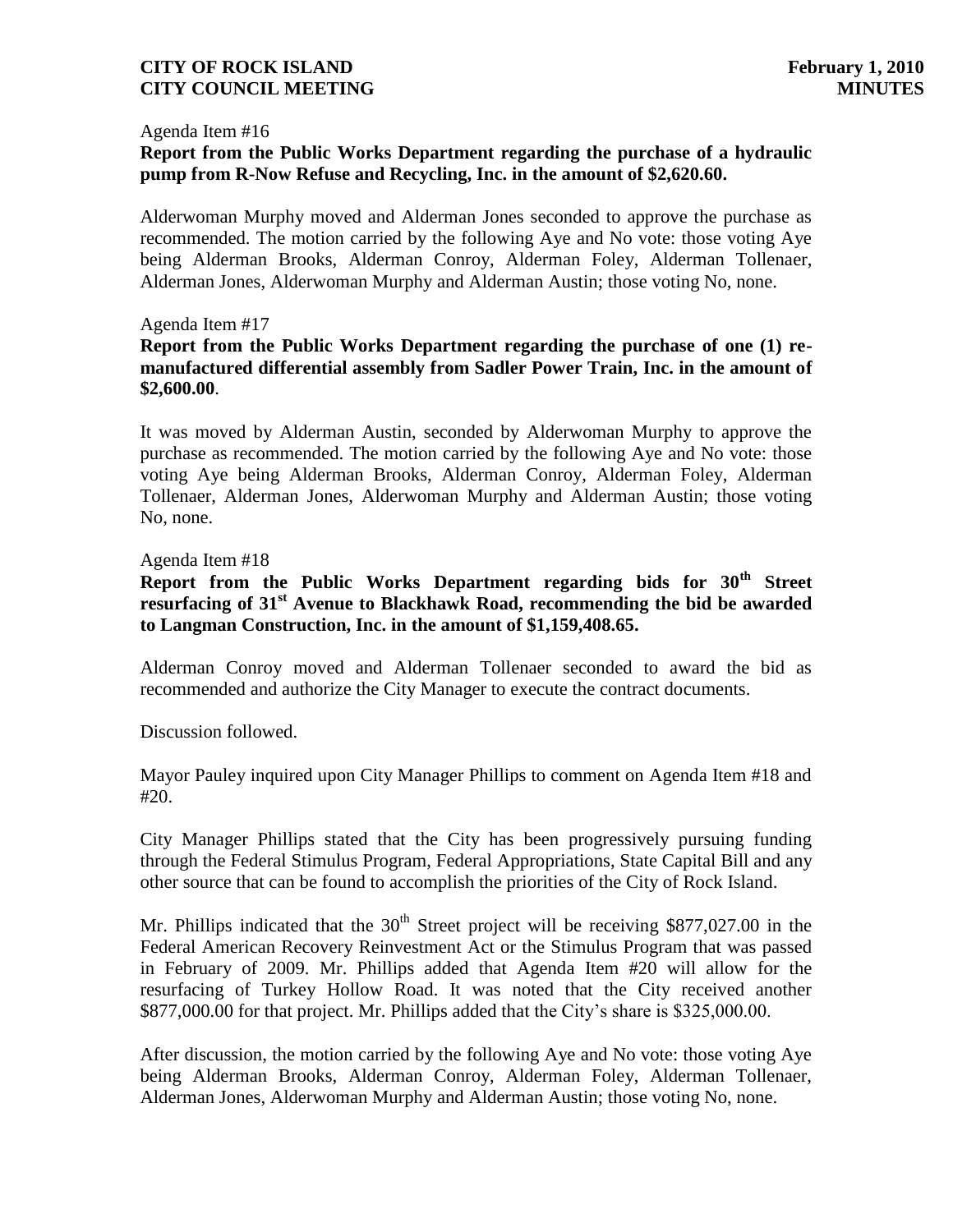#### Agenda Item #19

### **Report from the Public Works Department regarding a lease agreement for the Sunset Marina apartment**.

It was moved by Alderwoman Murphy, seconded by Alderman Conroy to approve the lease agreement as recommended and authorize the City Manager to execute the contract documents.

Discussion followed.

Doris Quigley of 10 31<sup>st</sup> Avenue and lessee of the Sunset Marina apartment stepped forward.

Ms. Quigley stated that she was provided with an advanced copy of the contract. Ms. Quigley had concerns regarding the language in the contract concerning that advanced written permission is required each time a pet is going to stay on the premises for more than 24 hours. Ms. Quigley indicated that she did not understand the logic regarding the requirement of advanced written permission in order to have a friend visit with a pet. It was noted that Ms. Quigley's son has a rabbit and she understands the requirement of a pet deposit. Ms. Quigley stated that there has never been a pet deposit required on the apartment that she could find in any of the written contracts that are on file.

City Manager Phillips suggested that if the tenant does not find the agreement acceptable, the item could be deferred for one (1) week. Mr. Phillips inquired upon Ms. Quigley to confer with staff regarding this issue.

After discussion, it was moved by Alderman Jones and seconded by Alderman Conroy to defer action on Agenda Item #19 for one (1) week. The motion carried by the following Aye and No vote: those voting Aye being Alderman Brooks, Alderman Conroy, Alderman Foley, Alderman Tollenaer, Alderman Jones, Alderwoman Murphy and Alderman Austin; those voting No, none.

Agenda Item #19 will come back to Council for action on Monday, February 8, 2010.

#### Agenda Item #20

**Report from the Public Works Department regarding a Local Agency/State agreement with the Illinois Department of Transportation for improvements to Turkey Hollow Road from Andalusia Road to the City limits.** 

Alderman Conroy moved and Alderman Foley seconded to approve the agreement as recommended and authorize the City Manager to execute the contract documents. The motion carried by the following Aye and No vote: those voting Aye being Alderman Brooks, Alderman Conroy, Alderman Foley, Alderman Tollenaer, Alderman Jones, Alderwoman Murphy and Alderman Austin; those voting No, none.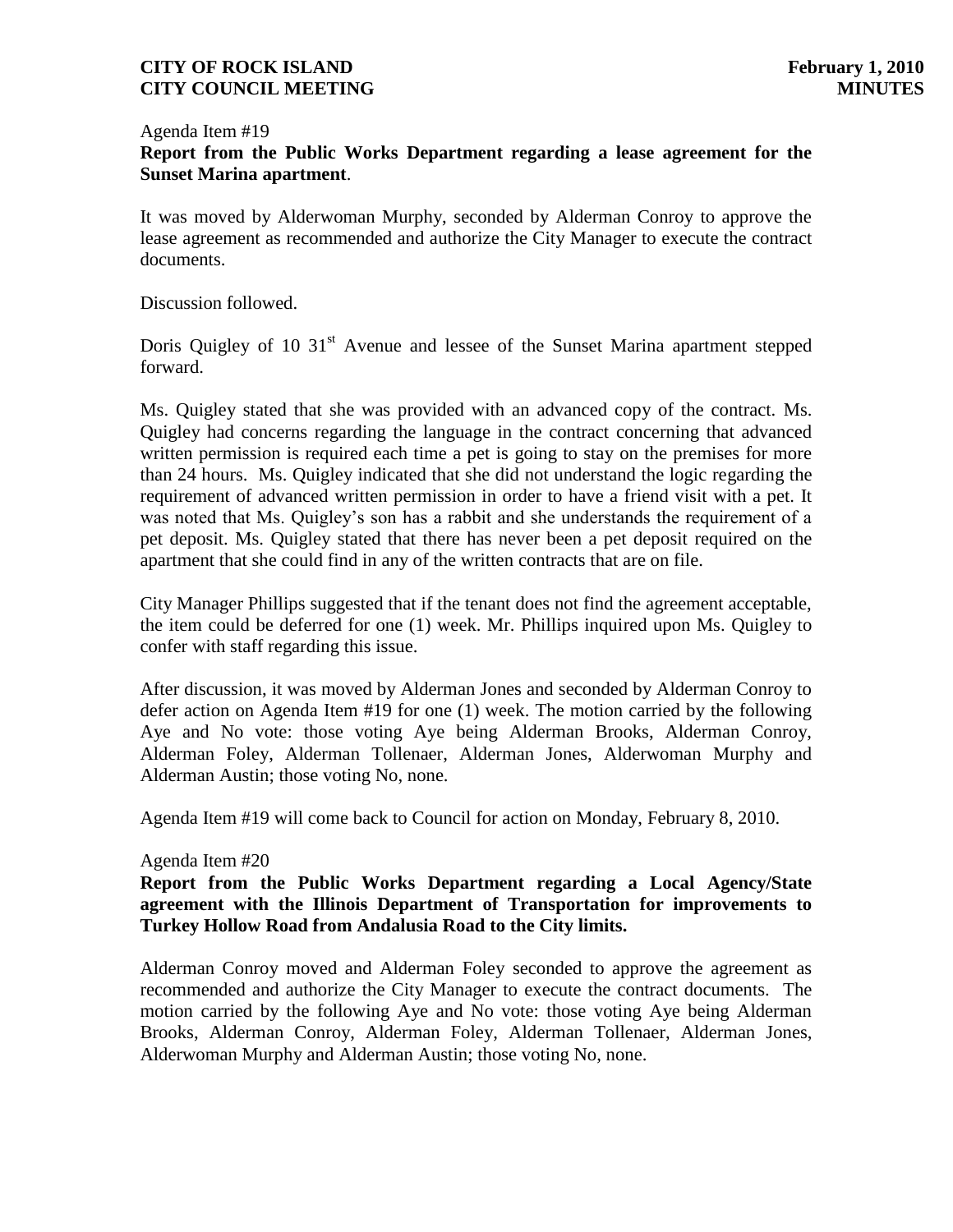Agenda Item #21

**Report from the Public Works Department regarding an Adopt-A-Highway agreement with the Young Environmentalist Club of Rock Island to adopt 16th Avenue from 20th to 24th Street and 24th Street from 13th to 18th Avenue**.

It was moved by Alderman Tollenaer, seconded by Alderman Foley to approve the agreement as recommended and authorize the City Manager to execute the contract documents. The motion carried by the following Aye and No vote: those voting Aye being Alderman Brooks, Alderman Conroy, Alderman Foley, Alderman Tollenaer, Alderman Jones, Alderwoman Murphy and Alderman Austin; those voting No, none.

Agenda Item #22

**Report from the Public Works Department regarding refuse service charges, recommending the establishment of a \$2.00 per month per household charge for residential refuse service provided by the Public Works Department.**

Alderman Austin moved and Alderman Brooks seconded to approve the request as recommended and refer to the City Attorney for an Ordinance.

Discussion followed.

Mr. Eudell Watts III of 9101 33<sup>rd</sup> Street West stepped forward. Mr. Watts had concerns as to whether the establishment of the fee is to make up for the deficit in the budget or is the fee for one (1) year or ongoing, and what happens to people that do not or cannot pay the fee.

Mayor Pauley stated that the \$2.00 fee is in regards to the 2009 deficit of \$1 million dollars in which the City did not receive the amount of income tax and replacement tax from the State as projected. The Mayor added that there were lots of budget cuts as well as not filling positions. Mayor Pauley offered that in this upcoming fiscal year, which begins on April 1, 2010, the City was facing a \$2.4 million dollar shortfall for the same reasons and a very large pension obligation. It was noted that staff narrowed the gap to \$1.2 million dollars. The Mayor stated that staff also brought options to Council to further reduce the shortfall. It was noted that Council reviewed the options and decided against the option of raising the property tax. Mayor Pauley indicated that Council wanted to look at small fees that would include all citizens as opposed to large fees that would include only a few citizens.

Mr. Phillips stated that it would depend on other revenues and future costs as to whether the refuse user fees would increase.

Mr. Phillips inquired upon Public Works Director Bob Hawes to answer Mr. Watt's question regarding what happens if people do not or cannot pay the \$2.00 per month user fee.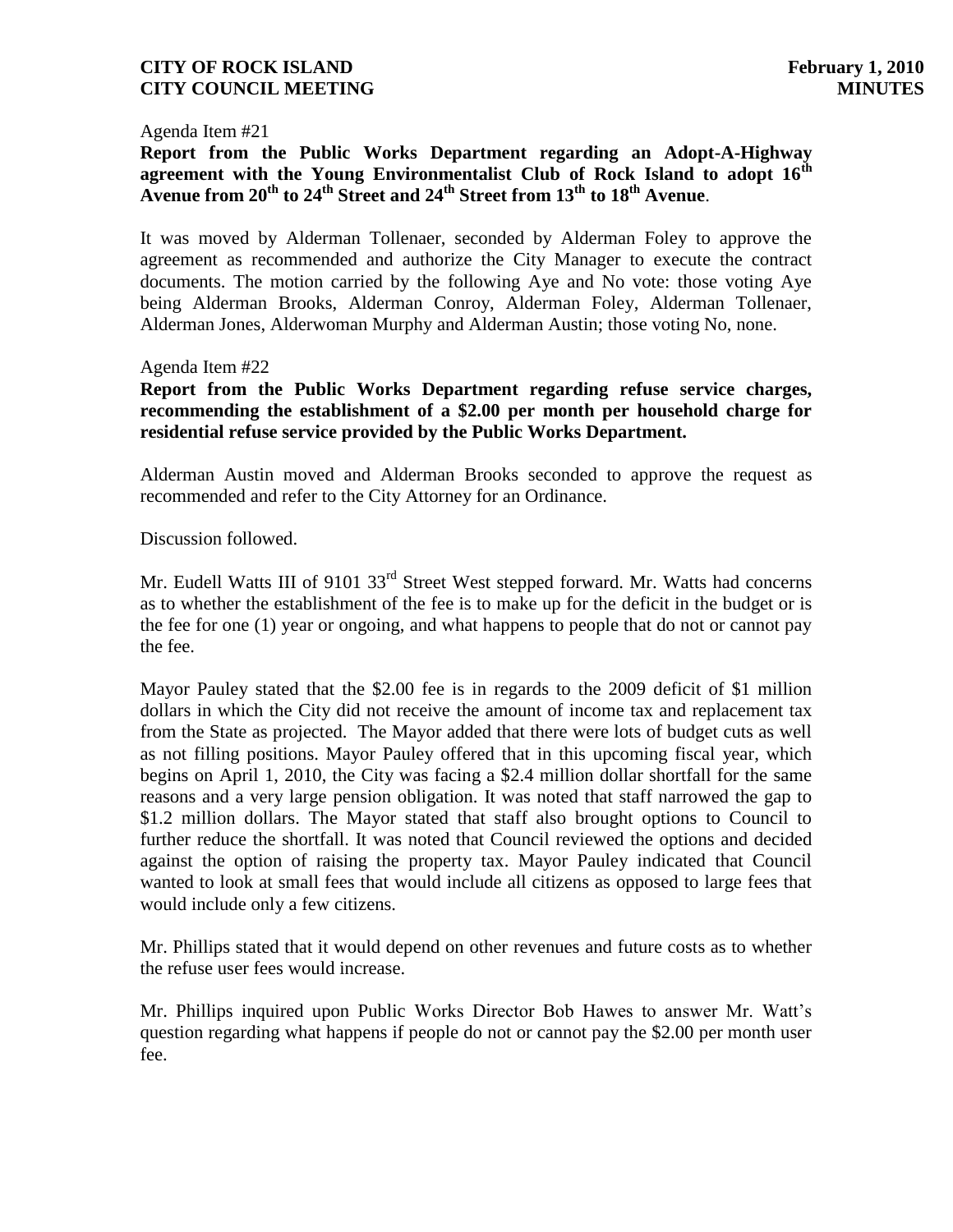Mr. Hawes stated that the draft Ordinance, which will come back to Council next week states that the City will provide refuse collection for four (4) units or less at \$2.00 per month. It was noted that for five (5) units or above, there will be an option; the property owner can choose to use the City service or hire a private service. Mr. Hawes added that if the bill is not paid, the service will continue to be provided.

After discussion, the motion carried by the following Aye and No vote: those voting Aye being Alderman Brooks, Alderman Conroy, Alderman Foley, Alderman Tollenaer, Alderman Jones, Alderwoman Murphy and Alderman Austin; those voting No, none.

#### Agenda Item #23

**Report from the Public Works Department regarding a Resolution authorizing a representative to sign loan documents for submittal to the IEPA for required upgrades to the Saukie and Franciscan Store/Treat Basins as part of the Combined Sewer Long Term Control Plan.**

It was moved by Alderman Austin, seconded by Alderwoman Murphy to adopt the Resolution authorizing the City Manager to execute loan documents as recommended and authorize staff to submit the Resolution and loan application to the IEPA. The motion carried by the following Aye and No vote: those voting Aye being Alderman Brooks, Alderman Conroy, Alderman Foley, Alderman Tollenaer, Alderman Jones, Alderwoman Murphy and Alderman Austin; those voting No, none.

#### Agenda Item #24

# **Report from the Public Works Department regarding Sunset Marina, recommending exploring in detail, the option of selling the facility assets and leasing the real estate.**

Alderman Jones moved and Alderman Brooks seconded to approve the option as recommended and authorize staff to solicit statements of interest and qualifications from potential private marina enterprises.

Alderman Conroy had concerns regarding whether or not this would be a benefit to the City. Alderman Conroy stated that his future vote when this item is finalized would depend on whether or not this was a complete win situation for the City in regards to giving up the marina.

Alderman Brooks stated that some people that dock at the marina may not understand the expense that the City goes to in order for the marina to stay operational.

Mr. Joe Wakeen of Wakeen's Family Boating Center stepped forward. Mr. Wakeen stated that his business is located on  $11<sup>th</sup>$  Street and had concerns that if Sunset Marina goes out of the hands of the City, and into the hands of some other entity, that his company may not be allowed to work at the marina and would lose a lot of business.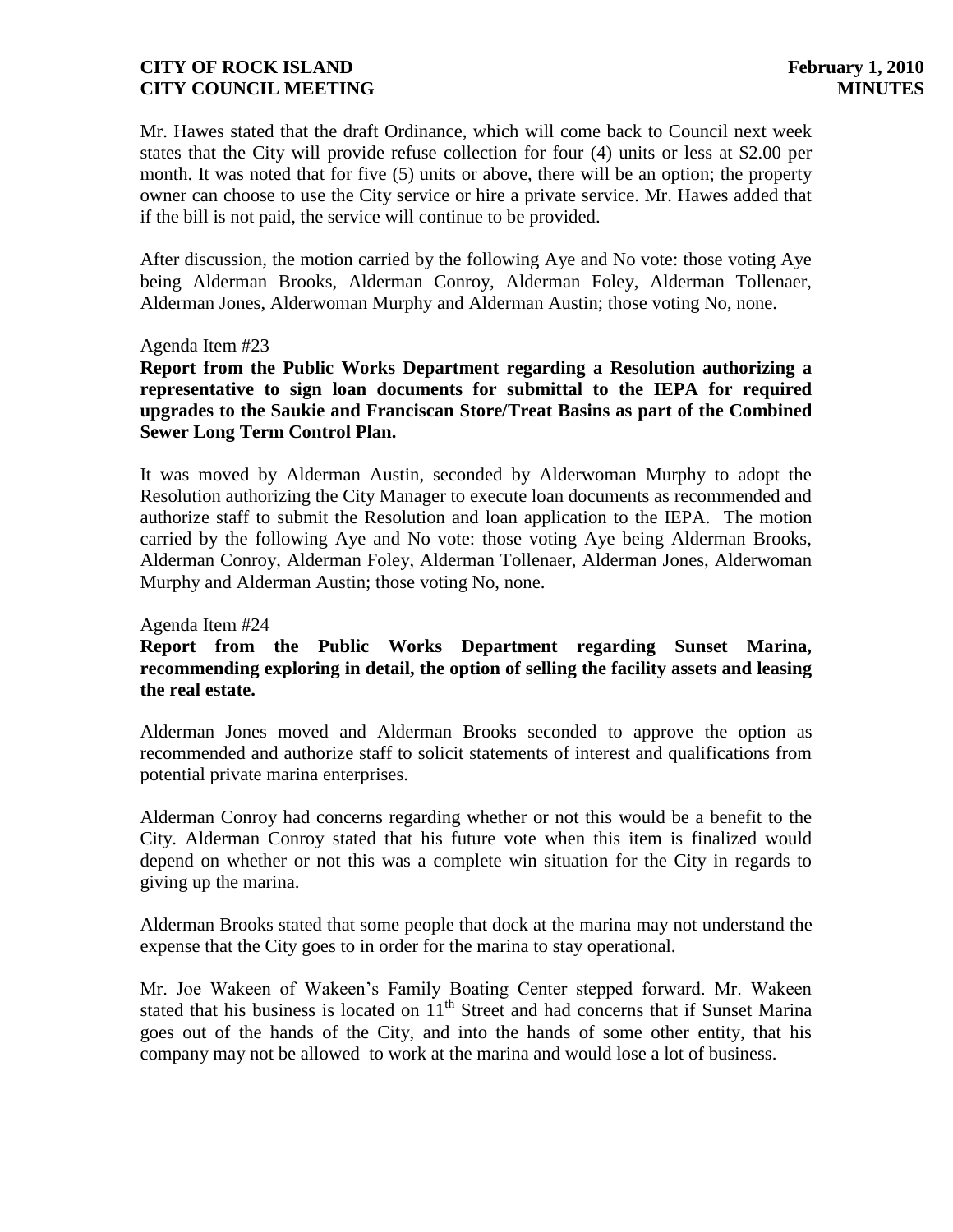Mayor Pauley stated that there are lots of things that need to be taken into consideration regarding this issue.

Alderman Conroy inquired upon Mr. Wakeen to make a list of his concerns and let Council know what those concerns entail.

After more discussion, the motion carried by the following Aye and No vote: those voting Aye being Alderman Brooks, Alderman Conroy, Alderman Foley, Alderman Jones, Alderwoman Murphy and Alderman Austin; those voting No, Alderman Tollenaer.

Agenda Item #25

# **Report from the Community and Economic Development Department regarding the Fiscal Year 2010-2011 One Year Action Plan.**

It was moved by Alderwoman Murphy, seconded by Alderman Foley to approve the Fiscal Year 2010-2011 One Year Action Plan as recommended, and authorize the City Manager to submit the plan and any comments that are received through February 8, 2010 to HUD for their review and approval. The motion carried by the following Aye and No vote: those voting Aye being Alderman Brooks, Alderman Conroy, Alderman Foley, Alderman Tollenaer, Alderman Jones, Alderwoman Murphy and Alderman Austin; those voting No, none.

#### Agenda Item #26

#### **Report from the Community and Economic Development Department regarding a request from Mr. Salvador Zepeda to apply for a Special Use Permit to continue to operate a retail gift shop business out of his residence at 4423 6th Avenue.**

Alderwoman Murphy moved and Alderman Brooks seconded to allow for the application of the Special Use Permit as recommended. The motion carried by the following Aye and No vote: those voting Aye being Alderman Brooks, Alderman Conroy, Alderman Foley, Alderman Tollenaer, Alderman Jones, Alderwoman Murphy and Alderman Austin; those voting No, none.

#### Agenda Item #27

# **Report from the Traffic Engineering Committee regarding a request to change the stop signs at 2nd Street - 5 th Avenue to yield signs.**

It was moved by Alderman Tollenaer, seconded by Alderman Conroy to approve the request as recommended and refer to the City Attorney for an Ordinance.

Discussion followed with Alderman Brooks inquiring as to why change the stop signs to yield signs.

Alderman Tollenaer stated that he requested the change. Alderman Tollenaer indicated that the auto parts warehouse has 17 independent drivers. When they head east onto the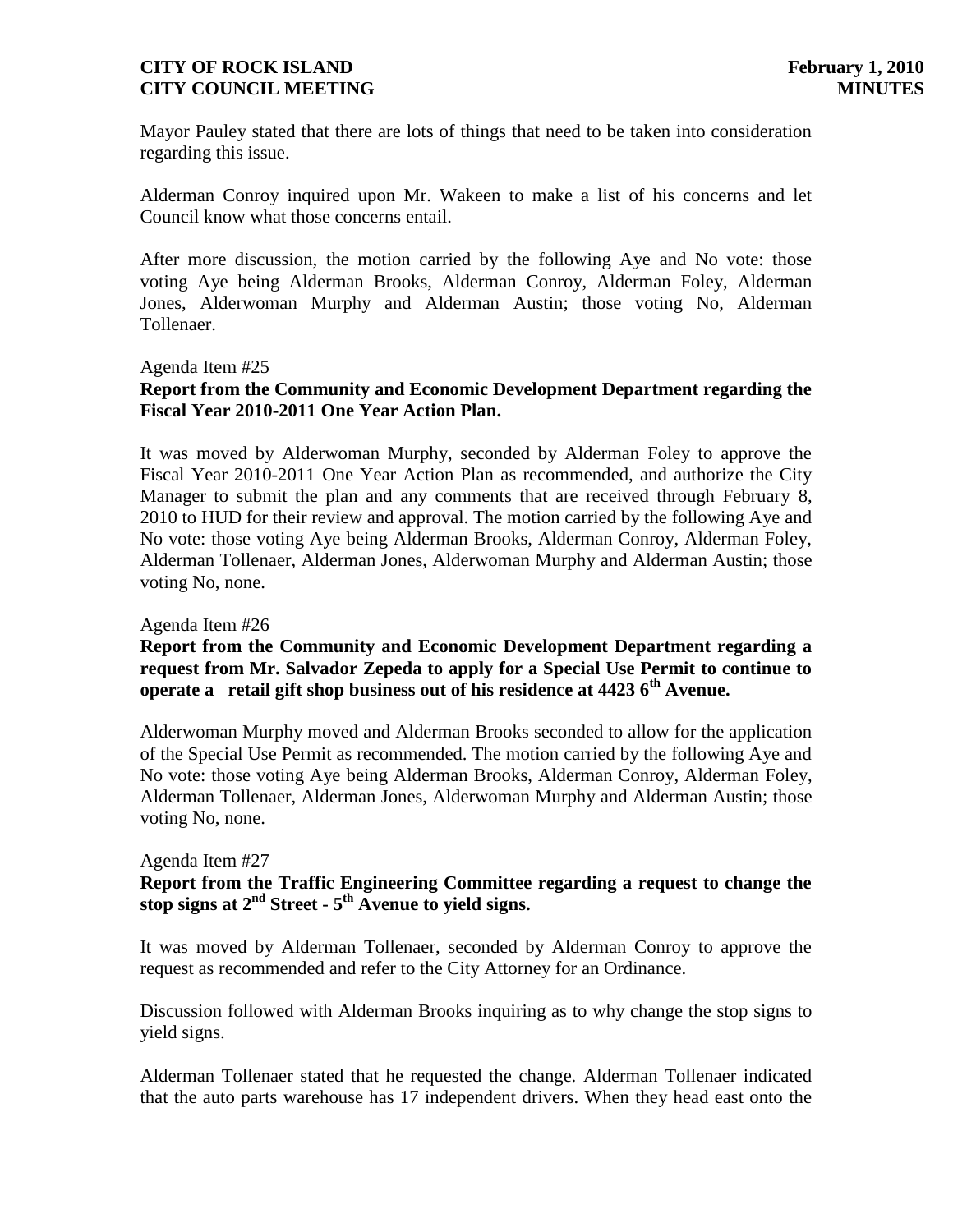avenue to turn right onto the street, they are concerned that with all of the deliveries back and forth that they will roll through the stop signs and receive a ticket at that location.

After discussion, the motion carried by the following Aye and No vote: those voting Aye being Alderman Brooks, Alderman Conroy, Alderman Foley, Alderman Tollenaer, Alderman Jones, Alderwoman Murphy and Alderman Austin; those voting No, none.

#### Agenda Item #28

## **Report from the City Clerk regarding a Plaza activity permit application for Steve's Old Time Tap to host a viewing area for the Grand Parade and a St. Patrick's Day post parade party on Saturday, March 13, 2010 from 9:00 a.m. to 4:00 p.m.**

Alderman Jones moved and Alderman Brooks seconded to approve the event for Steve's Old Time Tap as recommended, subject to complying with all liquor and Plaza regulations.

#### Discussion followed.

Alderman Conroy had concerns regarding having the street closed before the parade begins then opening the street when the parade begins and closing the street once again when the parade passes that area. Alderman Conroy indicated that this would allow for people to be in the street.

Alderman Conroy inquired upon Jeff Rusk, owner of Steve's Old Time Tap to clarify this issue.

Mr. Rusk stated that the whole object is to bring people to the street. Mr. Rusk added that he will tape off the middle of the street, which leaves plenty of room. The idea of closing the street pertains to not allowing vehicles into that area. Mr. Rusk noted that Police Officers will be at the event.

After discussion, the motion carried by the following Aye and No vote: those voting Aye being Alderman Brooks, Alderman Conroy, Alderman Foley, Alderman Tollenaer, Alderman Jones, Alderwoman Murphy and Alderman Austin; those voting No, none.

#### Agenda Item #29 **Items from the City Manager's Memorandum Packet.**

Mr. Phillips made reference to the requirement by State law to designate someone as a designee for the Open Meetings Act. It was noted that this has also been done for the new Freedom of Information Act. Mr. Phillips stated that Assistant City Attorney Ted Kutsunis is the designated person for the Open Meetings Act and City Clerk Aleisha Patchin is the designated official for the Freedom of Information Act.

City Manager Phillips noted the news release that was received regarding Augustana College's Historic Old Main renovation that is underway.